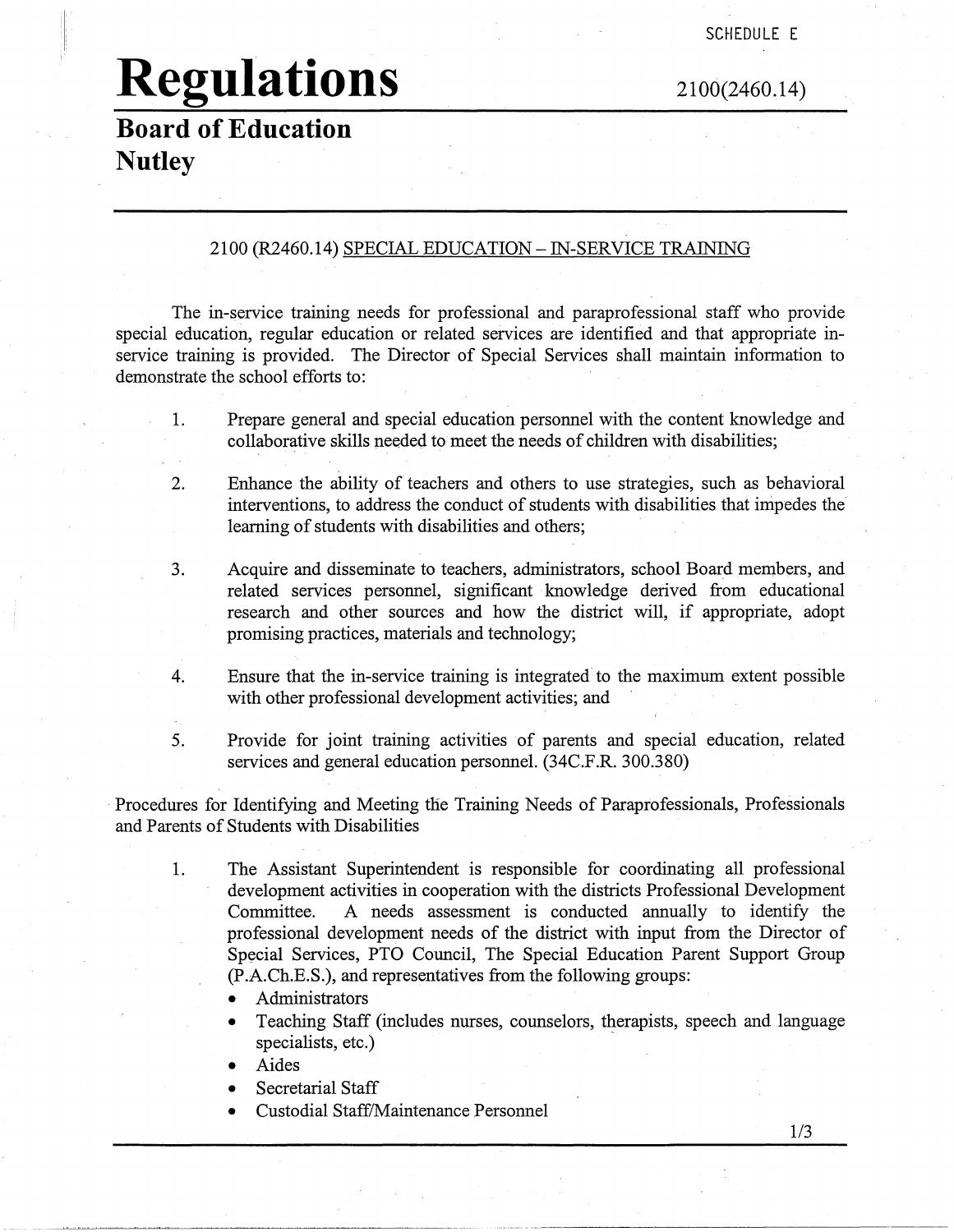# **Regulations**

### **Board of Education Nutley**

'I' ii ,,  $\mathbb{R}$ 

- 2. Target populations will be identified by the needs assessment and will include at a minimum special education and regular education professionals, related services personnel, paraprofessionals and parents.
- 3. The training will serve to prepare general and special education personnel with the content knowledge and collaborative skills needed to meet the needs of children with disabilities, enhance the ability of teachers and others to use strategies such as behavioral learning of students with disabilities and others. The Nutley Board of Education reviews and adopts the Professional Development· Plan submitted by the PDC.
	- Textbooks are adopted by Board Resolution through the recommendation of textbook selection committees.
	- The five year curriculum revision schedule for aligning to the Core Curriculum Content Standards is adopted by Board resolution.
	- Technology committees comprised from representatives from all areas (stated above) develops the goals and strategies for the implementation of technology for the District which includes administrative and instructional application.
- 4. Trainings will be conducted annually
- 5. The District ensures that the in-service training is integrated· to the maximum extent possible with other professional development activities; and
- 6 Provides for joint training activities of parents and special education, related services and general education personnel.
- 7. When appropriate, the district will identify, adopt and disseminate promising practices, materials and technology based upon:
	- a. Individual needs of pupils in accordance with their respective IBP.
	- b. . Significant knowledge derived from educational research and other reliable sources.

2/3